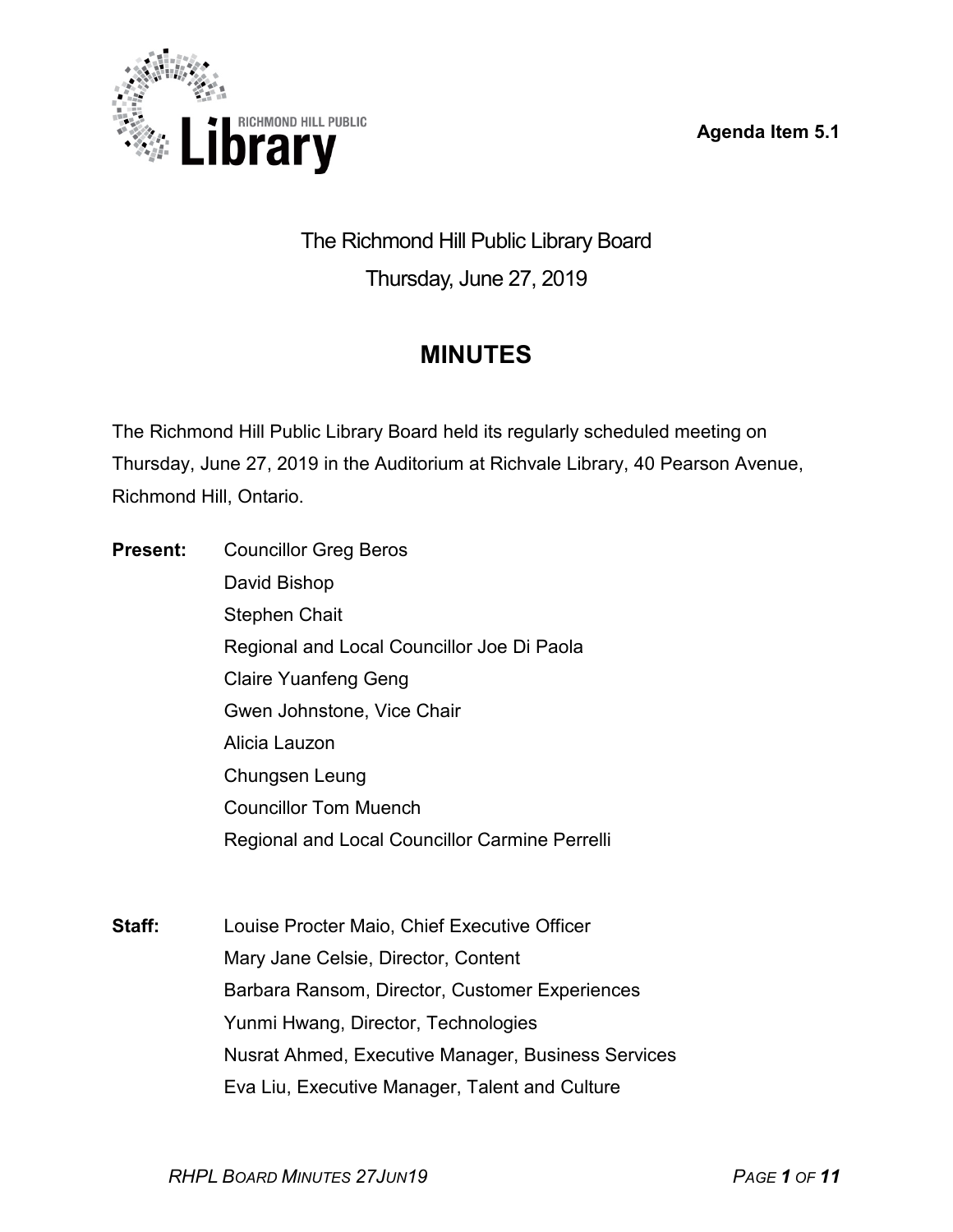Brock Smith, Manager, Communications Karen Wales, Manager, Customer Services

#### **1.0 Call to Order**

The Chair called the meeting to order at 7:30 p.m.

#### **2.0 Regrets**

Mahnaz Shahbazi

Jane Zhang

#### **3.0 Adoption of Agenda**

**Motion:**

19:55

#### **Moved By:**

S. Chait

#### **Seconded by:**

C. Leung

**THAT** the Agenda of June 27, 2019 be adopted.

## **CARRIED**

## **4.0 Disclosure of Pecuniary Interest and the General Nature Thereof**

There were no disclosures of pecuniary interest.

#### **5.0 Minutes**

## **5.1 Library Board Minutes – May 16, 2019**

**Motion:**

19:56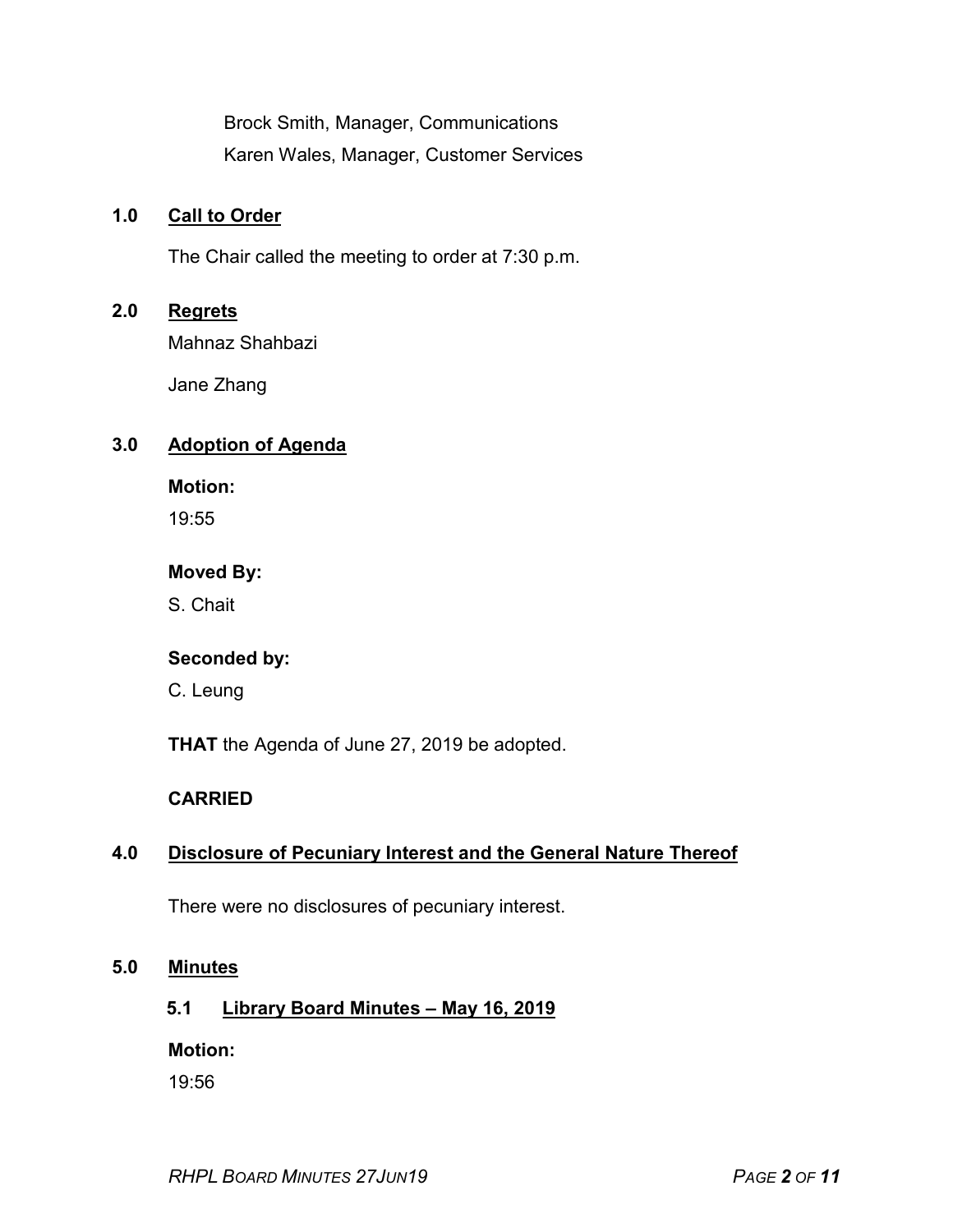#### **Moved By:**

S. Chait

#### **Seconded by:**

G. Johnstone

**THAT** the Minutes of May 16, 2019 be adopted

## **CARRIED**

#### **6.0 Correspondence**

There was no correspondence

#### **7.0 Presentations**

#### **7.1 Melanie Dugard, Principal, Grant Thornton**

## **Re: 2018 Audited Financial Statements**

#### **Motion:**

19:57

*Councillor T. Muench arrived to the meeting at 7:40 p.m.*

## **Moved By:**

Regional and Local Councillor J. DiPaola

## **Seconded by:**

C. Yuanfeng Geng

**THAT** the the presentation on the Richmond Hill Public Library 2018 Audited Financial Statements by Ms. Dugard be received for information.

## **CARRIED**

#### **8.0 Reports**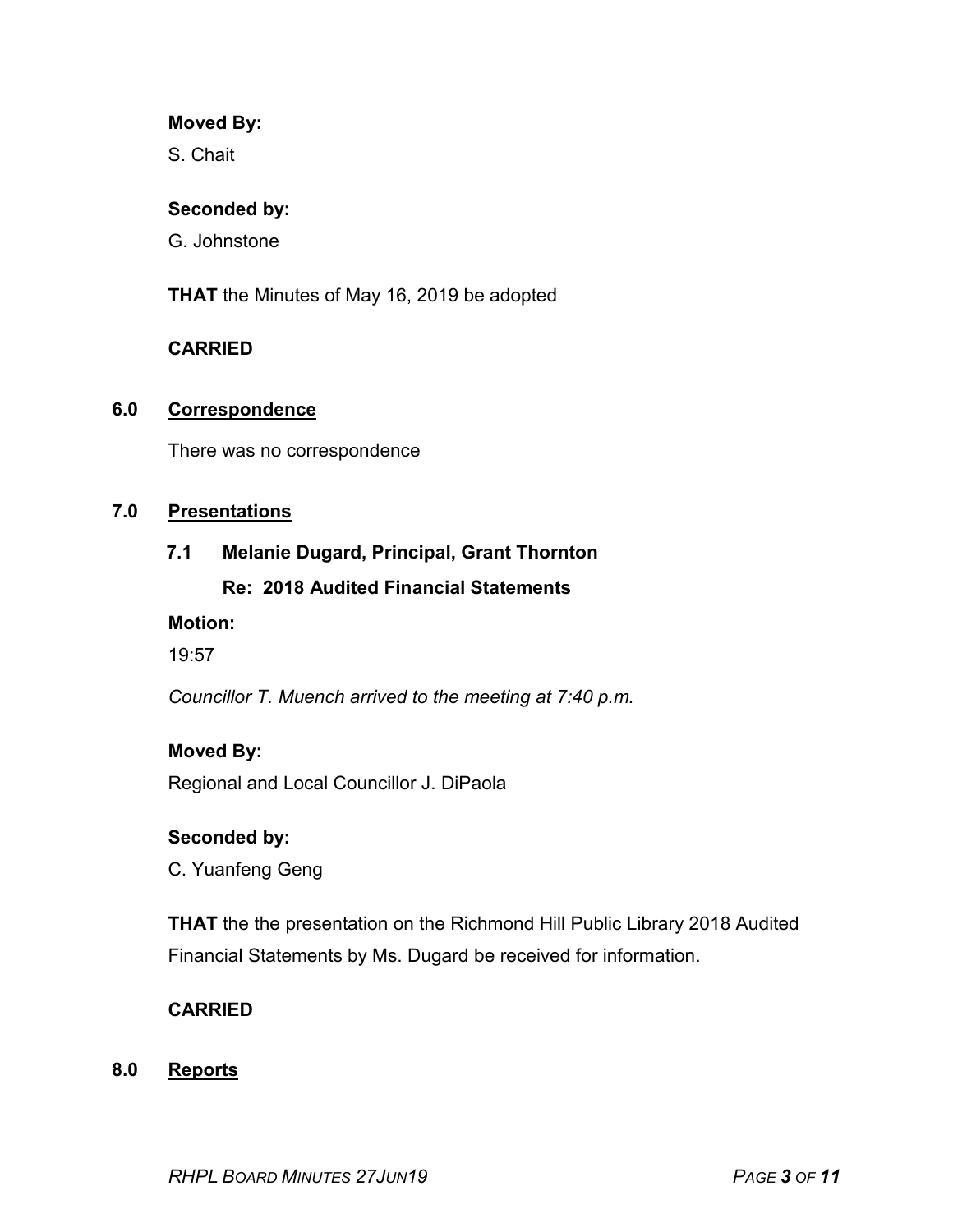Accessible documents can be accessed through the [RHPL website > Your](https://www.rhpl.ca/your-library/about-us/library-board)  Library [> About Us > Library](https://www.rhpl.ca/your-library/about-us/library-board) Board

# **8.1 2018 Audited Financial Statements of Richmond Hill Public Library Board Report – SRLIB19.26**

A report was issued prior to the meeting.

## **Motion:**

19:58

## **Moved By:**

Regional and Local Councillor J. DiPaola

## **Seconded by:**

C. Yuanfeng Geng

**That** the 2018 Audited Financial Statements as of December 31, 2018 be approved; and

**That** the Board Chair and Chair, Finance Committee be authorized to sign the Financial Statements; and

**That** the report from Grant Thornton regarding the Communication of Audit Results for the year ended December 31, 2018 be received.

## **CARRIED**

# **8.2 Fees and Service Charges Policy and Related Policies Report – SRLIB19.27**

A report was issued prior to the meeting and was presented by K. Wales, Manager, Customer Services.

## **Motion:**

19:59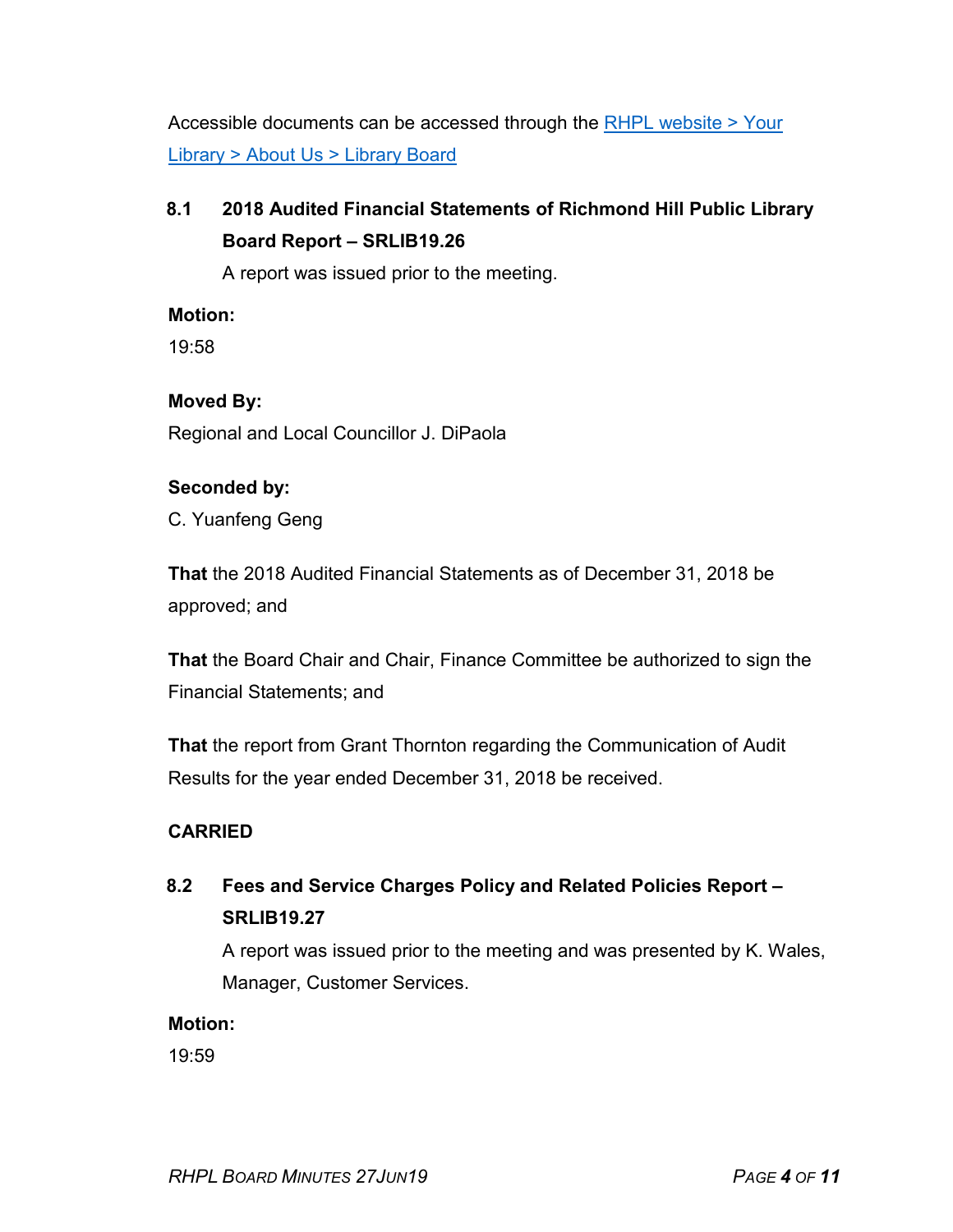#### **Moved By:**

G. Johnstone

#### **Seconded by:**

A. Lauzon

**THAT** the revised Fees and Service Charges and Related Policies Report including Fees and Service Charges, Filming and Photography, Meeting Room Rental, Payment and Refund, Proctoring and Circulation Policies, dated June 27, 2019 be approved.

#### **Amendment**

## **Moved By:**

Councillor G. Beros

## **Seconded by:**

Regional and Local Councillor C. Perrelli

**That** the motion be referred so that staff can bring additional information regarding rate changes.

Motion withdrawn by Councillor G. Beros

## **Amendment**

**Moved By:** Councllor G. Beros

## **Seconded by:**

S. Chait

**That** the motion be referred and the report be brought back with additional information regarding rate changes.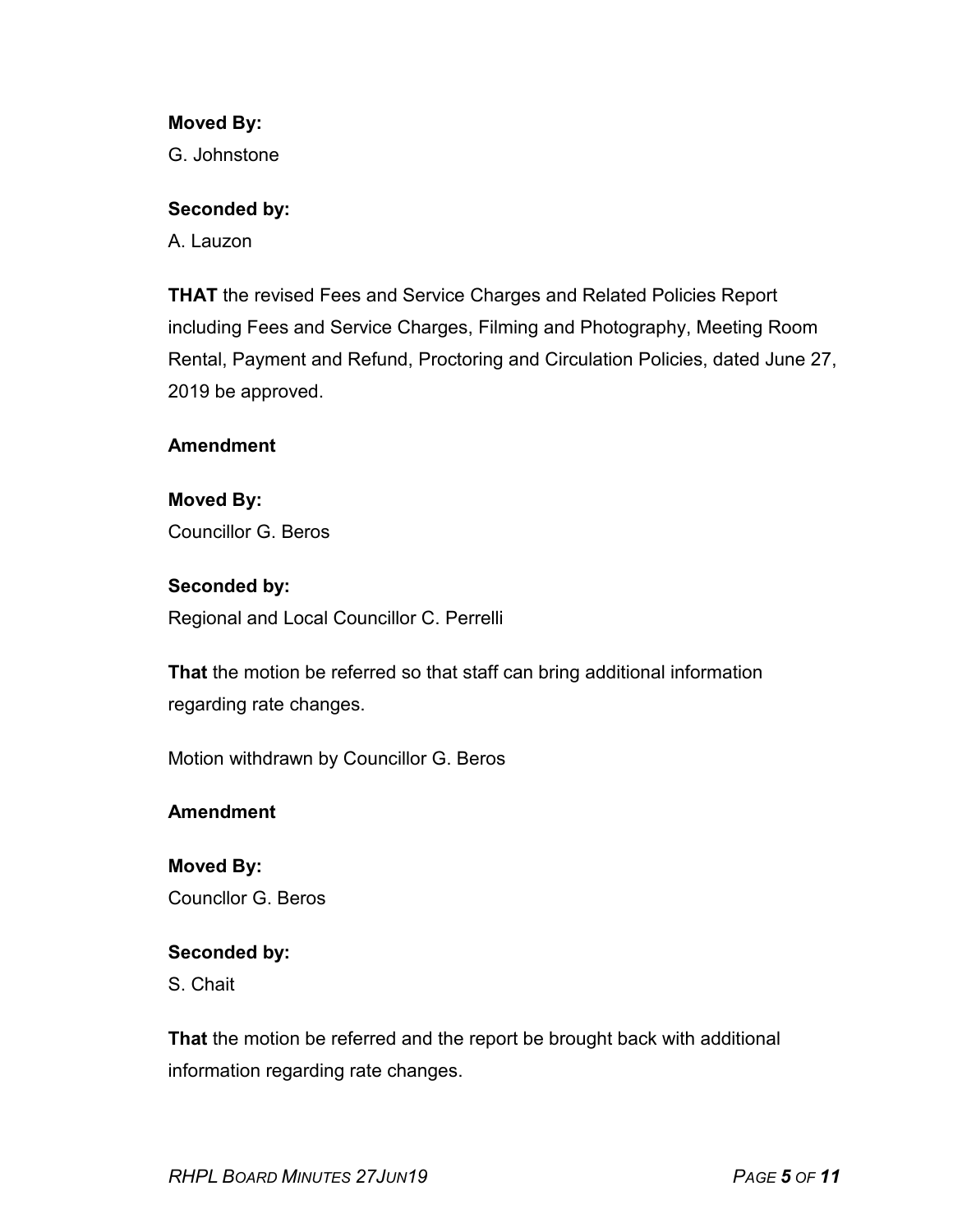## **CARRIED**

# **8.3 2018 Final Richmond Hill Public Library Community Report – SRLIB19.28**

A report was issued prior to the meeting and was presented by B. Smith, Manager, Communications.

#### **Motion:**

19:60

## **Moved By:**

G. Johnstone

#### **Seconded by:**

S. Chait

**THAT** the 2018 Richmond Hill Public Library Community Report dated June 27, 2019, be received for information.

## **CARRIED**

## **8.4 2018 Final Richmond Green Annual Report – SRLIB19.29**

A report was issued prior to the meeting and was presented by B. Smith, Manager, Communications.

## **Motion:**

19:61

## **Moved By:**

Regional and Local Councillor J. DiPaola

## **Seconded by:**

A. Lauzon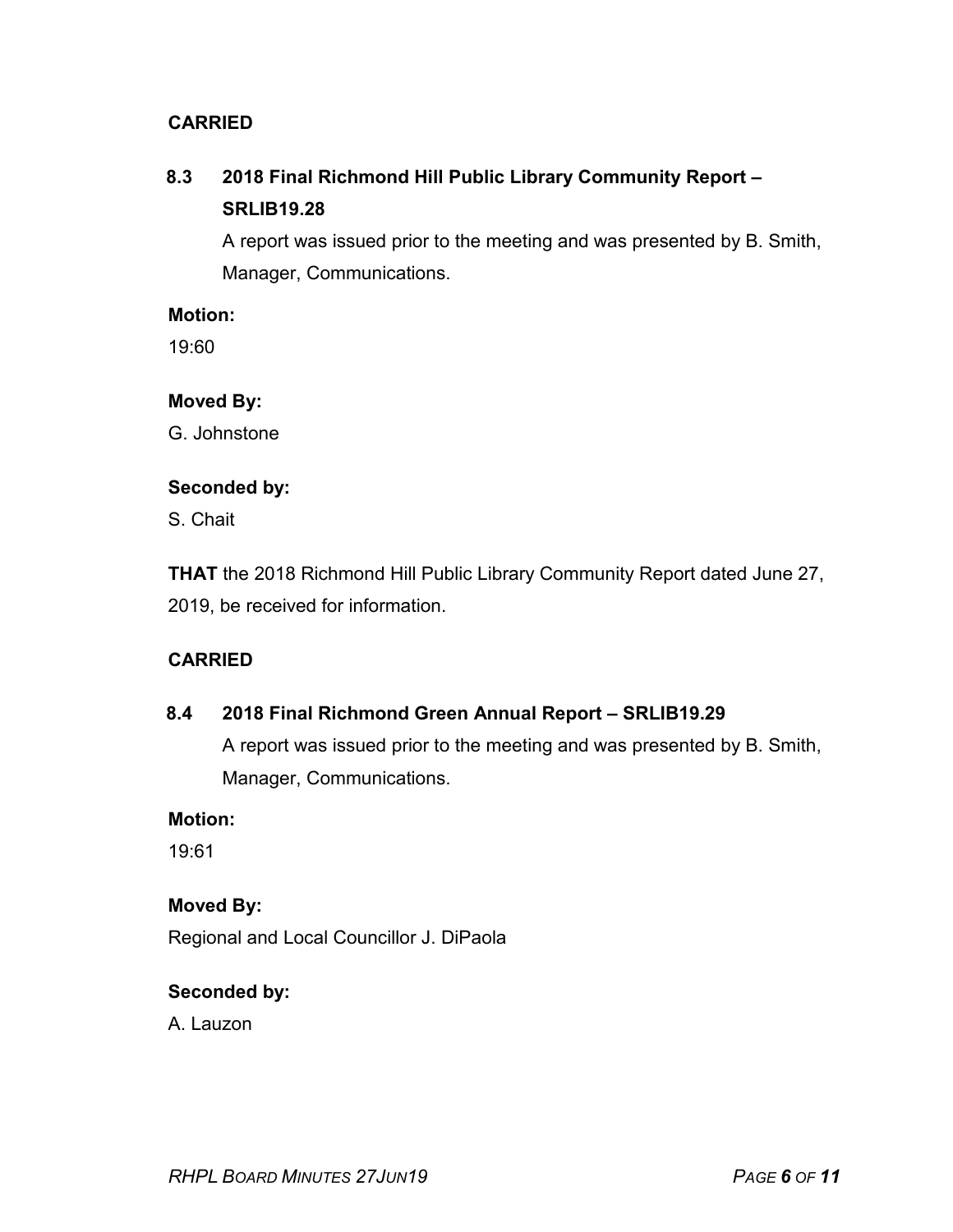**THAT** the 2018 Richmond Green Library Annual Report dated June 27, 2019 be received for information.

## **CARRIED**

**8.5 Provincial Regional Governance Review Report – SRLIB19.30** A report was issued prior to the meeting and was presented by L. Procter Maio, Chief Executive Officer.

#### **Motion:**

19:62

#### **Moved By:**

Regional and Local Councillor J. DiPaola

#### **Seconded by:**

G. Johnstone

**THAT** the Provincial Regional Government Review Report dated June 27, 2019 be received for information.

## **CARRIED**

#### **8.6 Interlibrary Loan Service Update Report – SRLIB19.31**

A report was issued prior to the meeting and was presented by M. J. Celsie, Director, Content.

#### **Motion:**

19:63

## **Moved By:**

G. Johnstone

## **Seconded by:**

C. Yuanfeng Geng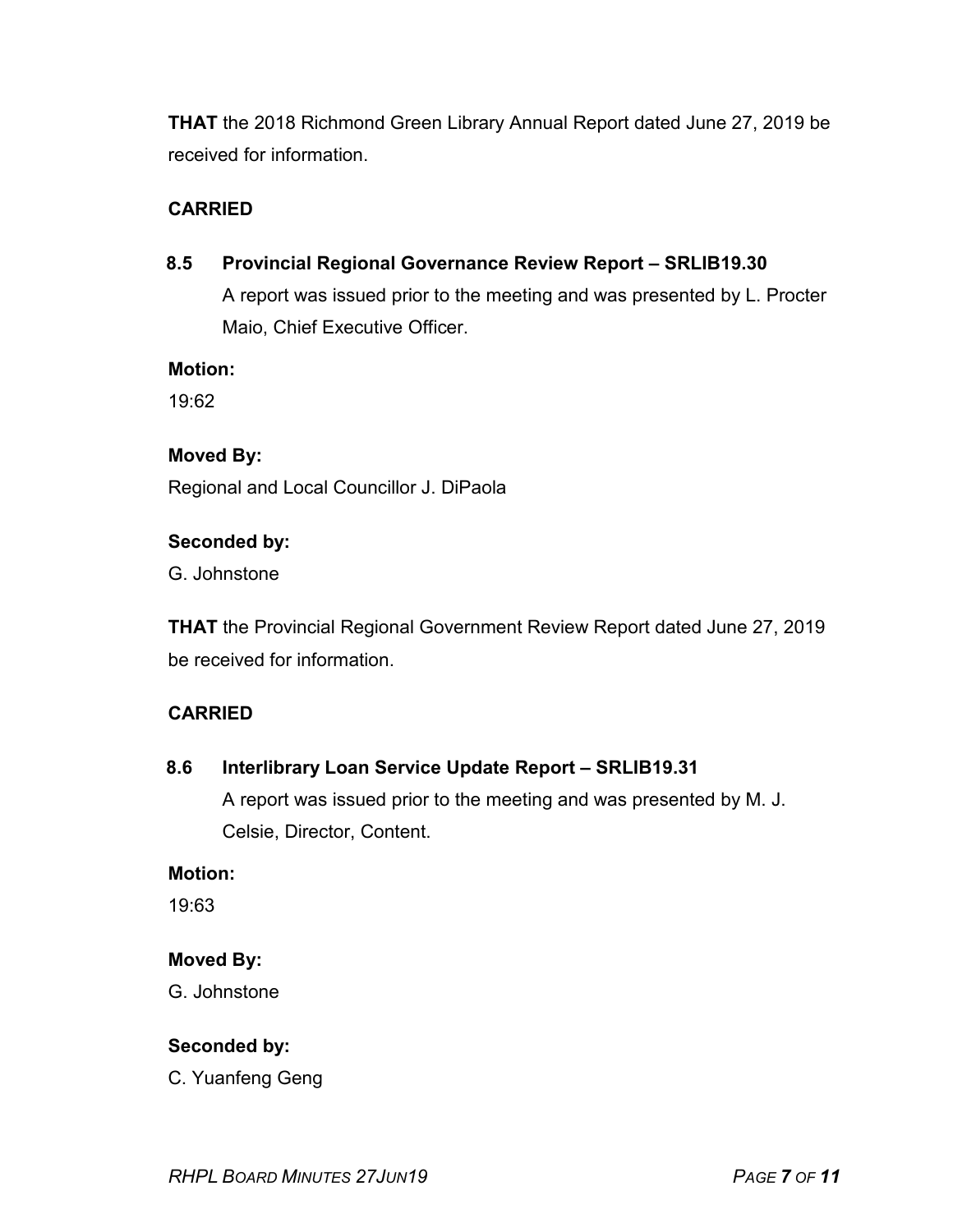## **THAT** the Interlibrary Loan Service Update Report be received for information.

#### **CARRIED**

**8.7 New Oak Ridges Library Status Report – SRLIB19.32**

A report was issued prior to the meeting and was presented by B. Ransom, Director, Customer Experiences.

#### **Motion:**

19:64

#### **Moved By:**

Councillor G. Beros

#### **Seconded by:**

G. Johnstone

**THAT** the New Oak Ridges Library Status Report dated June 27, 2019 be received for information.

## **CARRIED**

#### **8.8 Revenue Generation – verbal**

S. Chait gave a verbal report on revenue generation.

#### **Motion:**

19:65

#### **Moved By:**

S. Chait

## **Seconded by:**

Regional and Local Councillor J. DiPaola

**THAT** the verbal report on Revenue Generation be received for information;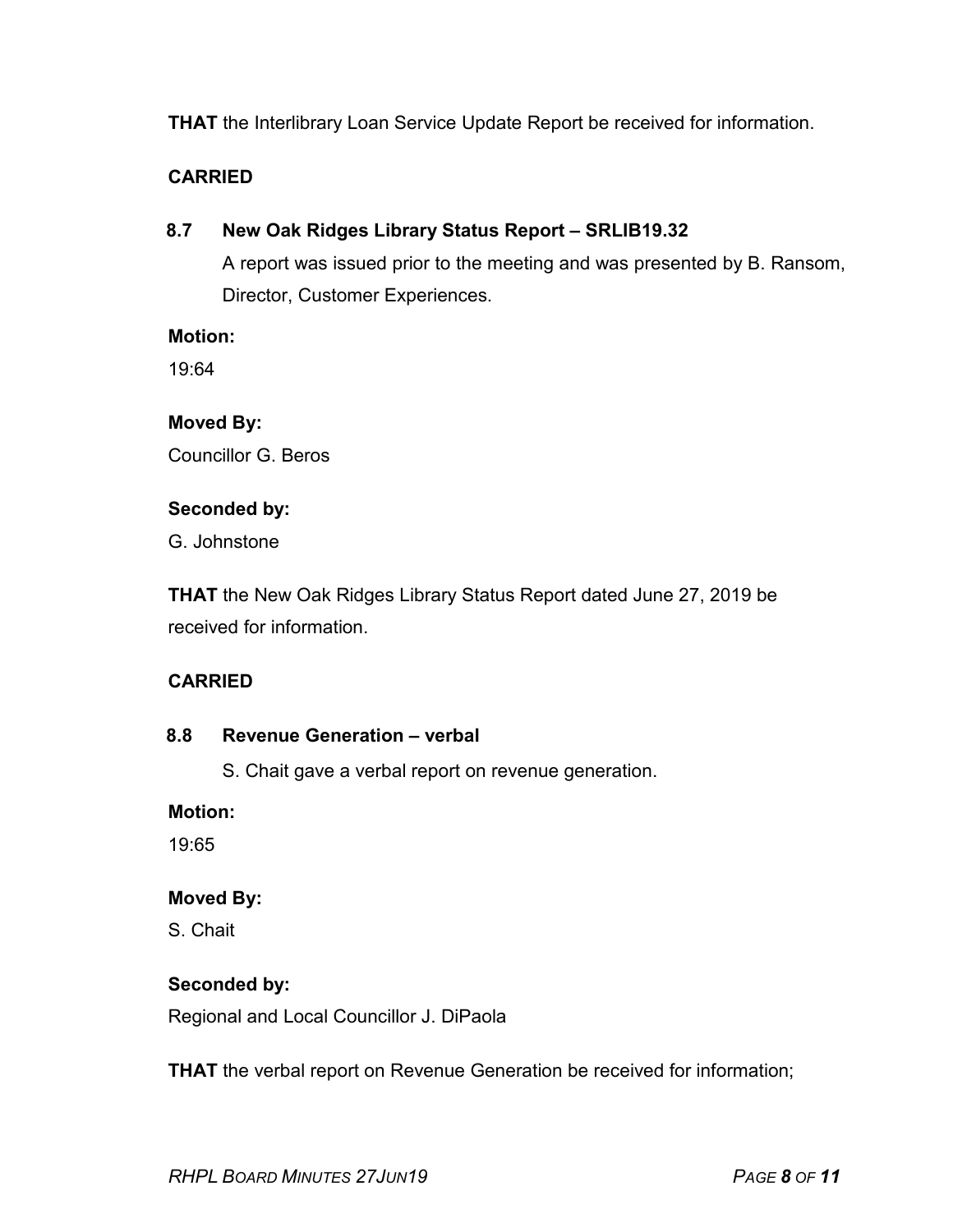**THAT** a Committee of the Board be established to research merits and opportunities for revenue generation in view of the 2020 budget; and

**THAT** Stephen Chait and Regional and Local Councillor J. DiPaola serve on the Committee.

## **CARRIED**

#### **9.0 Member Announcements**

#### **10.0 New Business**

**10.1 Resolution to Move Into Closed Session to consider matters relating to:**

## **Personal matters about an identifiable individual**

#### **Motion:**

19:66

#### **Moved By:**

Regional and Local Councillor C. Perrelli

#### **Seconded by:**

Councillor T. Muench

**THAT** the Board move into Closed Session to consider matters relating to personal matters about an identifiable individual

## **A recorded vote was requested:**

**Yes:** Councillor G. Beros, D. Bishop, Regional and Local Councillor J. DiPaola, Councillor T. Muench, and Regional and Local Councillor C. Perrelli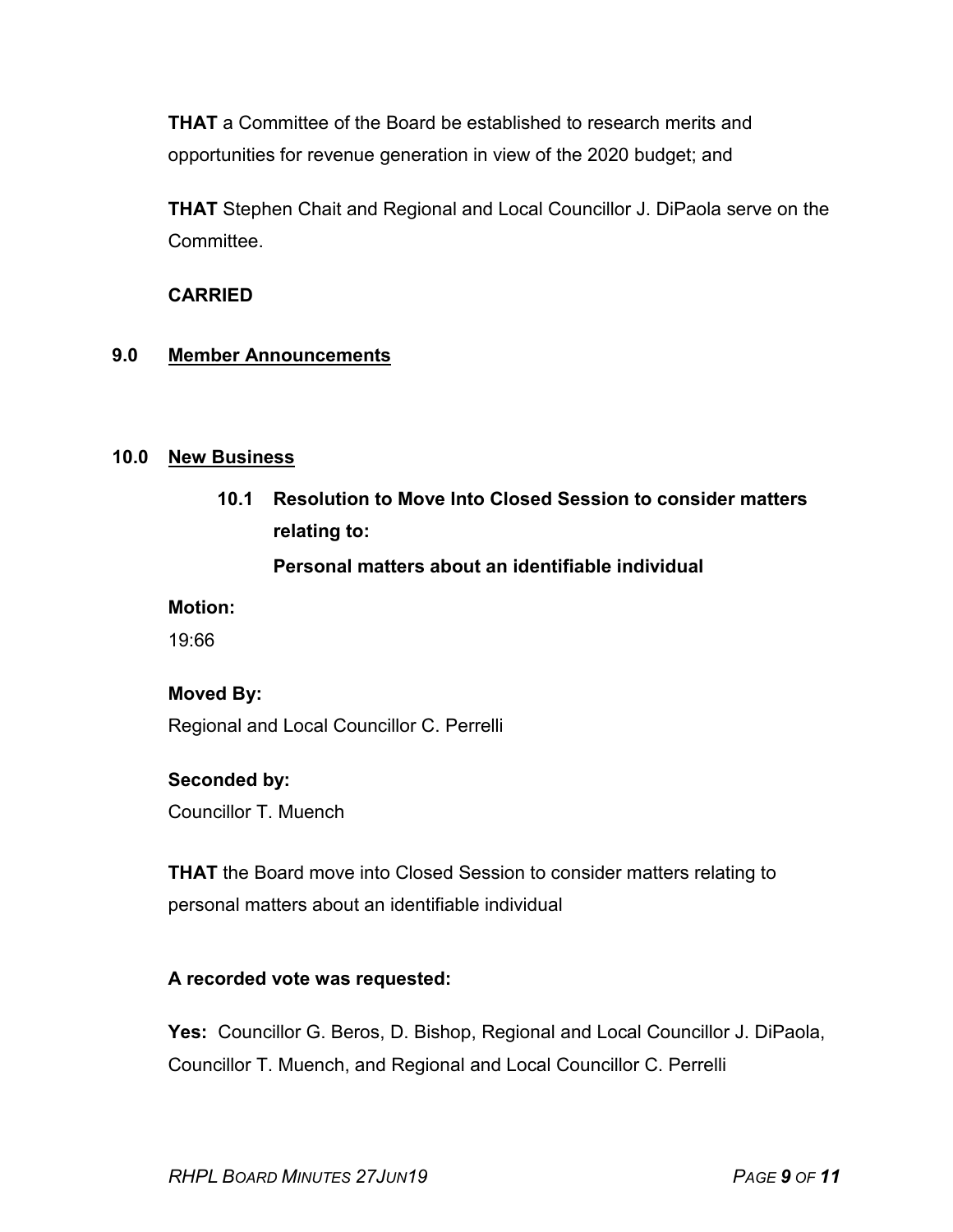**No:** S. Chait, C. Yuanfeng Geng, G. Johnstone, A. Lauzon, C. Leung.

The motion failed on a tie vote.

## **10.2 Request for a July Meeting of the Library Board**

#### **Motion:**

19:67

## **Moved By:**

Regional and Local Councillor J. DiPaola

## **Seconded by:**

Regional and Local Councillor C. Perrelli

**That** an additional meeting be held in July 2019.

## **CARRIED**

The date of July 18, 2019 was proposed. Notice of the meeting was to be sent out the week of July 2, 2019.

## **11.0 Date of Next Meeting**

The next Regular Meeting of the Library Board will be held on: **Thursday, September 19, 2019 at 7:30 p.m. at Central Library.**

## **12.0 Adjournment**

**Motion:**

19:68

## **Moved By:**

Regional and Local Councillor J. DiPaola